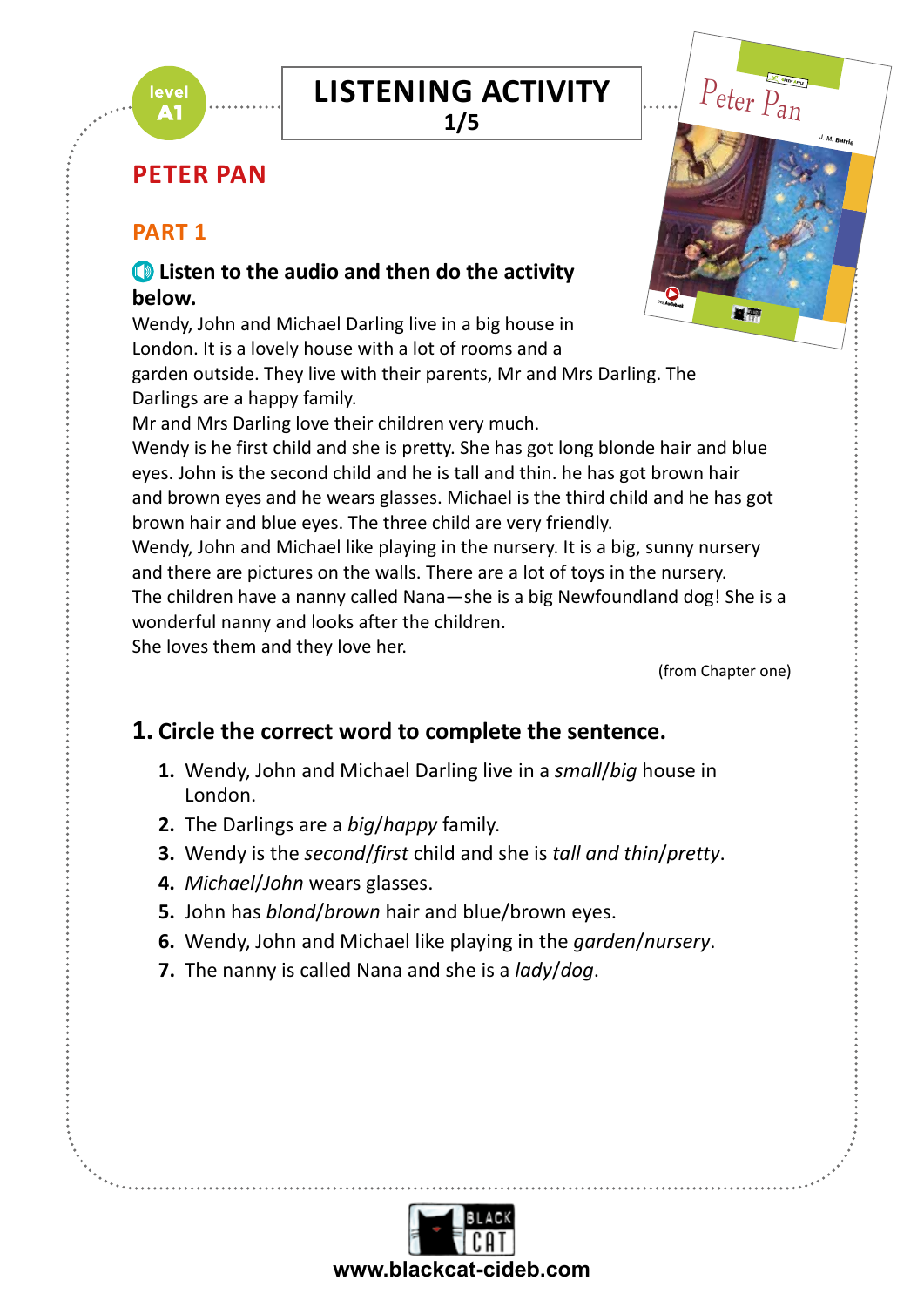# **LISTENING ACTIVITY**  $\overline{\mathsf{CTIVITY}}$

KEY-style activities and Trinity-style activities (Grades 1 and 2)

Full recording of the text

**2/5**

## **QUICK QUIZ!**

level **A1** 

- J. M. Barrie  $\overline{\phantom{a}}$ Peter PaN 2. Watch the video about Peter Pan and the **Step 2** CEFR **A2/B1** Word count: **4,909 imperative form. [https://www.youtube.com/** Now change these sentences from the **watch?v=E2R91lSp7Ro]**  *imperative* **form to another form: the imperative form of the first person plural: LET'S! (Let us!) The first is done for you.**
	- **0.** Clean the table! Let's clean the table!

.....................................................................................................................

.....................................................................................................................

.....................................................................................................................

.....................................................................................................................

- **1.** Go to the library!
- **2.** Look for the dog!
- **3.** Buy the milk!
- **4.** Make the bed!